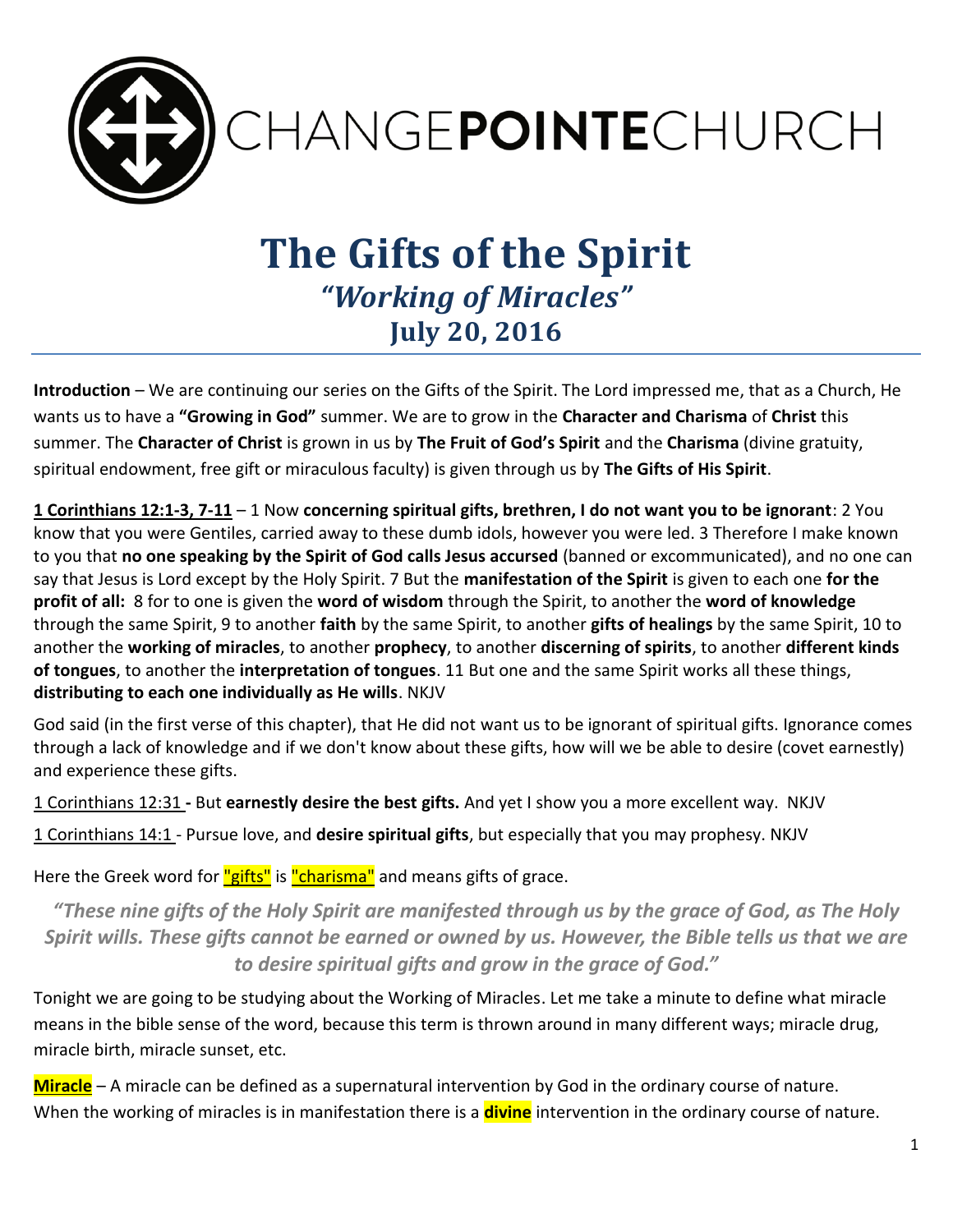- **I. There are Nine Gifts that are divided into three categories** 
	- **A. There are three revelation gifts, they reveal something**
		- **1. Word of Wisdom**
		- **2. Word of Knowledge**
		- **3. Discerning of Spirits**
	- **B. There are three Power Gifts, they do something** 
		- **1. Gift of Faith**
		- **2. Gifts of Healings**
		- **3. Working of Miracles**
	- **C. There are three Vocal Gifts, they say something**
		- **1. Gift of Prophecy**
		- **2. Divers kinds of Tongues**
		- **3. Interpretation of Tongues**

# **II. How are the Gifts of the Spirit are Distributed**

A. **According to the Will of God**

B. **1 Corinthians 12:11** - But one and the same **Spirit** works all these things, **distributing to each one individually as He wills**. NKJV

- **C. To those who earnestly Desire them.**
- D. **1 Corinthians 12:31 -** But **earnestly desire the best gifts**. And yet I show you a more excellent way.

## **III. Working of Miracles**

- **A. Working of Miracles is the supernatural intervention by God in the ordinary course of nature.**
- **B. Remember, the Gifts of the Spirit are supernatural, not natural.**

**C. Penicillin was called by some a miracle drug, but that is not the same as the Gift of the Spirit called Working of Miracles.** 

**D. The Working of Miracles is a supernatural energy flow from God that causes an instantaneous creative change in the human body, nature or a specific situation.** 

**E. The Working of Miracles is a very important manifestation of the Spirit. It is the mighty power of God flowing through a person.**

**F. The birth of Jesus Christ was a miracle. Having a baby, although it is miraculous, it does not qualify for being a scriptural miracle because it is of the ordinary course of nature.** 

- **IV. Working of Miracles in Scripture**
	- **A. The Miracle of Elisha dividing the water with Elijah's mantle**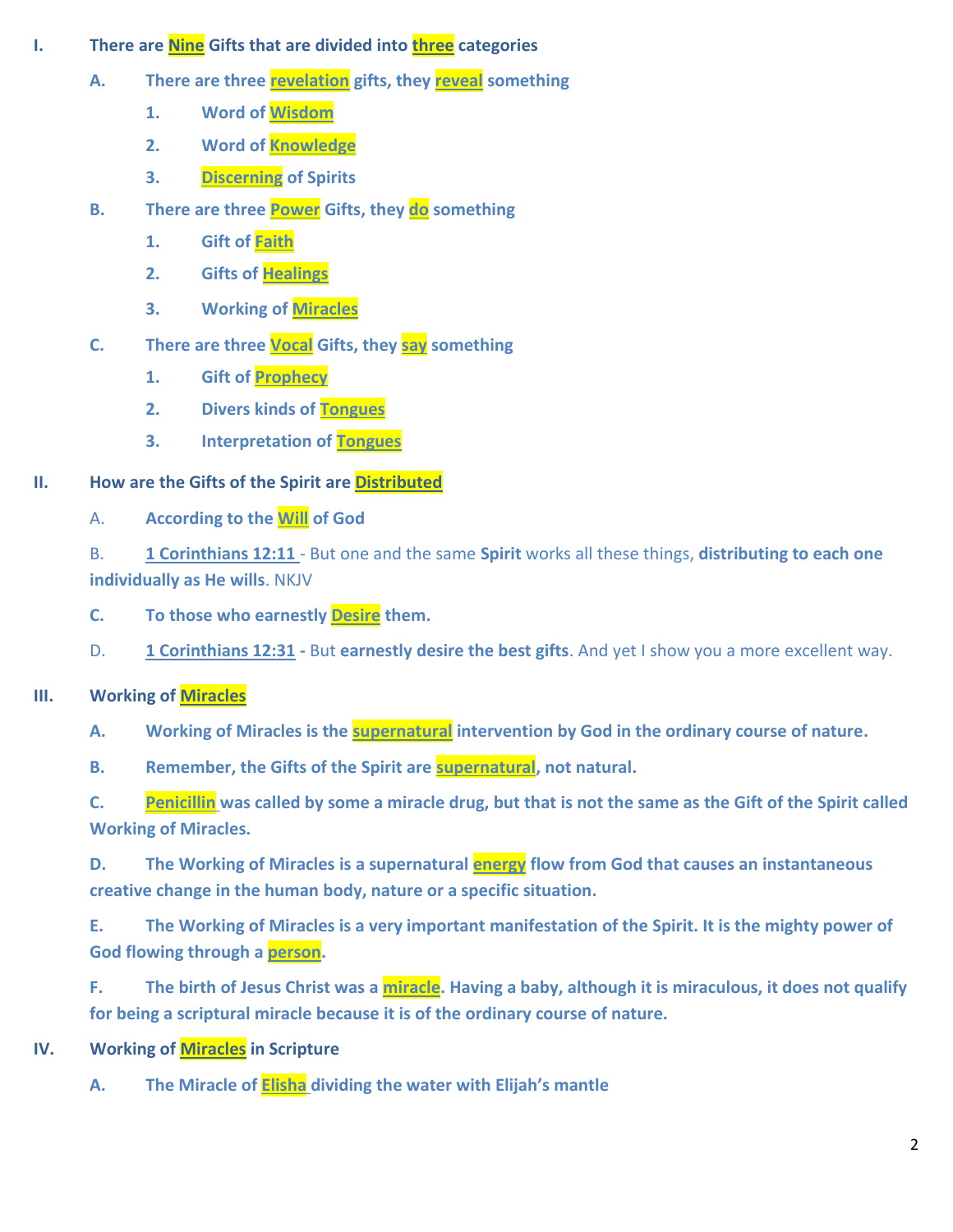**2 Kings 2:14** - Then he took the mantle of Elijah that had fallen from him, and struck the water, and said, "Where is the LORD God of Elijah?" **And when he also had struck the water, it was divided this way** and that; and Elisha crossed over. NKJV

#### **B. Turning common dust into insects**

**Exodus 8:16-19** – 16 So the LORD said to Moses, "Say to Aaron, 'Stretch out your rod, and **strike the dust of the land**, so **that it may become lice** throughout all the land of Egypt.'" 17 And they did so. For Aaron stretched out his hand with his rod and struck the dust of the earth, and it became lice on man and beast. All the dust of the land became lice throughout all the land of Egypt. 18 Now the magicians so worked with their enchantments to bring forth lice, but they could not. So there were lice on man and beast. 19 Then the magicians said to Pharaoh, "This is the finger of God." But Pharaoh's heart grew hard, and he did not heed them, just as the LORD had said. NKJV

#### **C. Jesus, turning water into wine**

**John 2:7-11** - 7 Jesus saith unto them, Fill the waterpots with water. And they filled them up to the brim. 8 And he saith unto them, Draw out now, and bear unto the governor of the feast. And they bare it. 9 When the ruler of the feast had tasted the water that was made wine, and knew not whence it was: (but the servants which drew the water knew;) the governor of the feast called the bridegroom, 10 And saith unto him, Every man at the beginning doth set forth good wine; and when men have well drunk, then that which is worse: but thou hast kept the good wine until now. 11 **This beginning of miracles did Jesus in Cana of Galilee**, and manifested forth his glory; and his disciples believed on him. KJV

#### **D. Aaron's rod turning into a serpent**

**Exodus 7:8-12** - Then the LORD spoke to Moses and Aaron, saying, 9 "When Pharaoh speaks to you, saying, **'Show a miracle for yourselves,'** then you shall say to Aaron, **'Take your rod and cast it before Pharaoh, and let it become a serpent.'"** 10 So Moses and Aaron went in to Pharaoh, and they did so, just as the LORD commanded. And **Aaron cast down his rod before Pharaoh and before his servants, and it became a serpent.** 11 But Pharaoh also called the wise men and the sorcerers; so the magicians of Egypt, they also did in like manner with their enchantments. 12 For every man threw down his rod, and they became serpents. **But Aaron's rod swallowed up their rods.** NKJV

#### **E. Children of Israel Crossing the Red Sea**

**Exodus 14:15, 21-22, 27-31** - 15 And the LORD said to Moses, "Why do you cry to Me? Tell the children of Israel to go forward. 16 But lift up your rod, and stretch out your hand over the sea and divide it. And the children of Israel shall go on dry ground through the midst of the sea. 21 Then Moses stretched out his hand over the sea; and the LORD caused the sea to go back by a strong east wind all that night, and made the sea into dry land, and the waters were divided. 22 So the children of Israel went into the midst of the sea on the dry ground, and the waters were a wall to them on their right hand and on their left. 27 And Moses stretched out his hand over the sea; and when the morning appeared, the sea returned to its full depth, while the Egyptians were fleeing into it. So the LORD overthrew the Egyptians in the midst of the sea. 28 Then the waters returned and covered the chariots, the horsemen, and all the army of Pharaoh that came into the sea after them. Not so much as one of them remained. 29 But the children of Israel had walked on dry land in the midst of the sea, and the waters were a wall to them on their right hand and on their left. 30 So the LORD saved Israel that day out of the hand of the Egyptians, and Israel saw the Egyptians dead on the seashore. 31 Thus Israel saw the great work which the LORD had done in Egypt; so the people feared the LORD, and believed the LORD and His servant Moses. NKJV